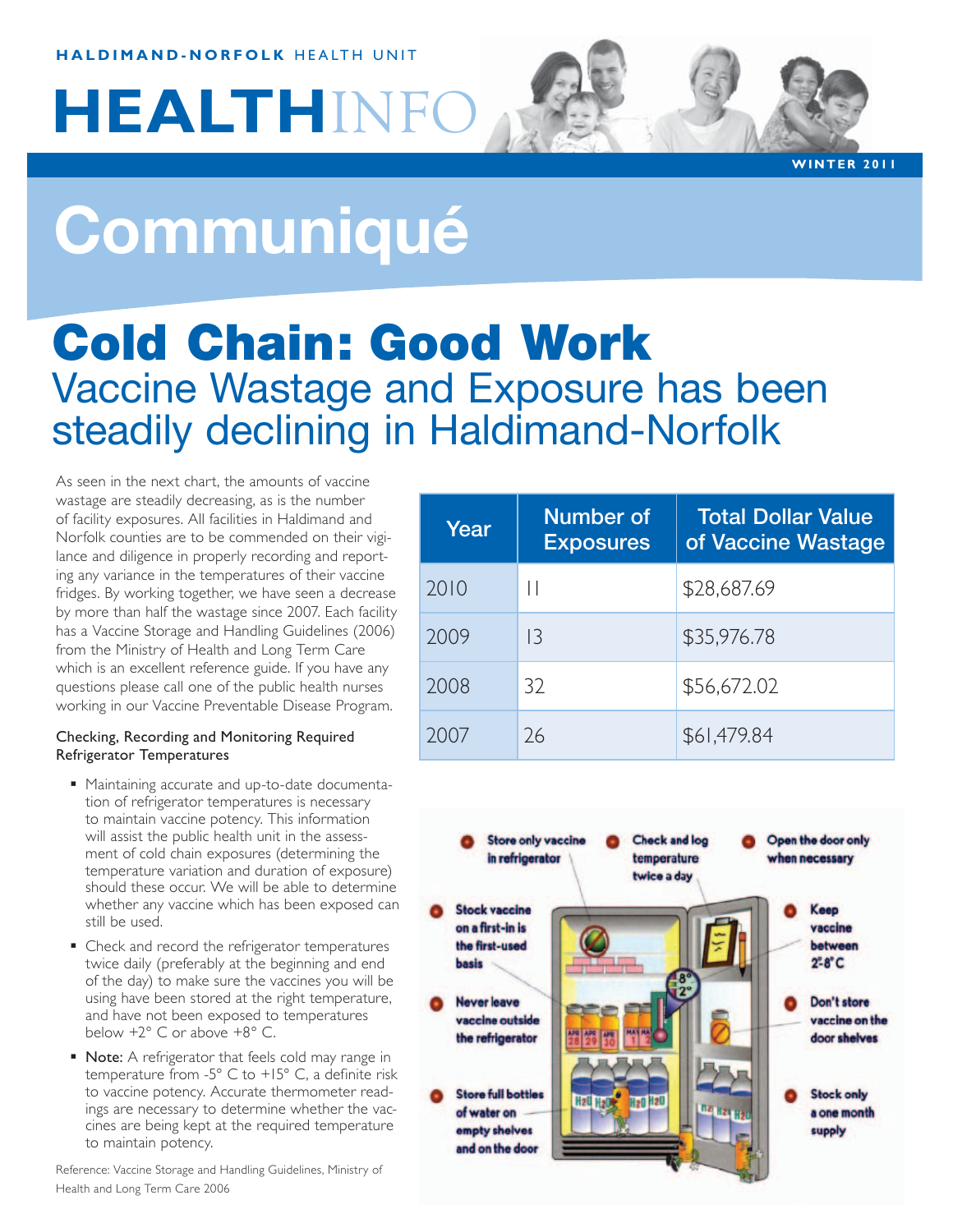# *PREVNAR13*

Prevnar® 13 was approved in December 2009 and is publicly funded in Ontario for infants and children. Prevnar®13 is a 13–valent pneumococcal conjugate vaccine indicated in the active immunization against *Streptococcus pnuemoniae,* serotypes 1, 3, 4, 5, 6A, 7F, 9V, 14, 19A, 19F and 23F, which are responsible for causing invasive pneumococcal disease (including sepsis, meningitis, bacteraemic pneumonia, pleural empyema, and bacteraemia).

The vaccine provides protection against 6 more serotypes (1, 3, 5, 6A, 7F and 19A), than the coverage provided by the Prevnar® (7 valent) vaccine and 3 more serotypes than the coverage provided by the Synflorix™ vaccine.

If a child had started their routine immunization with Prevnar®7 or Synflorix™, the series of pneumococcal conjugate should be completed with Prevnar®13. Children in Ontario are eligible for publicly funded pneumococcal conjugate vaccine from 2 months of age up to 59 months of age (< 5 years old). Below are included four tables indicating eligibility for routine, catch-up, low risk children who have not completed or started their series and high risk children who have not completed or started their series.

Any existing stock of Prevnar®7 or Synflorix™ should be returned to the Health Unit as nonreusable vaccine (not maintained under cold Chain)



### Prevnar<sup>®</sup>13 Eligibility

Table I: Routine Pnuemococcal Conjugate Immunization

| <b>Eligible Age</b><br><b>Cohort</b> | <b>Health</b><br><b>Status</b>                                                            | Recommended<br>Doses of<br>Prevnar <sup>®</sup> 13 | <b>Recommended Schedule</b>  |
|--------------------------------------|-------------------------------------------------------------------------------------------|----------------------------------------------------|------------------------------|
| Starting at 2 months                 | Low risk<br>(healthy with<br>no medical<br>conditions that<br>increase the<br>risk of IPD | 3 doses                                            | 2, 4 and 12 months of age    |
| Starting at 2 months                 | High risk*                                                                                | 4 doses                                            | 2, 4, 6 and 15 months of age |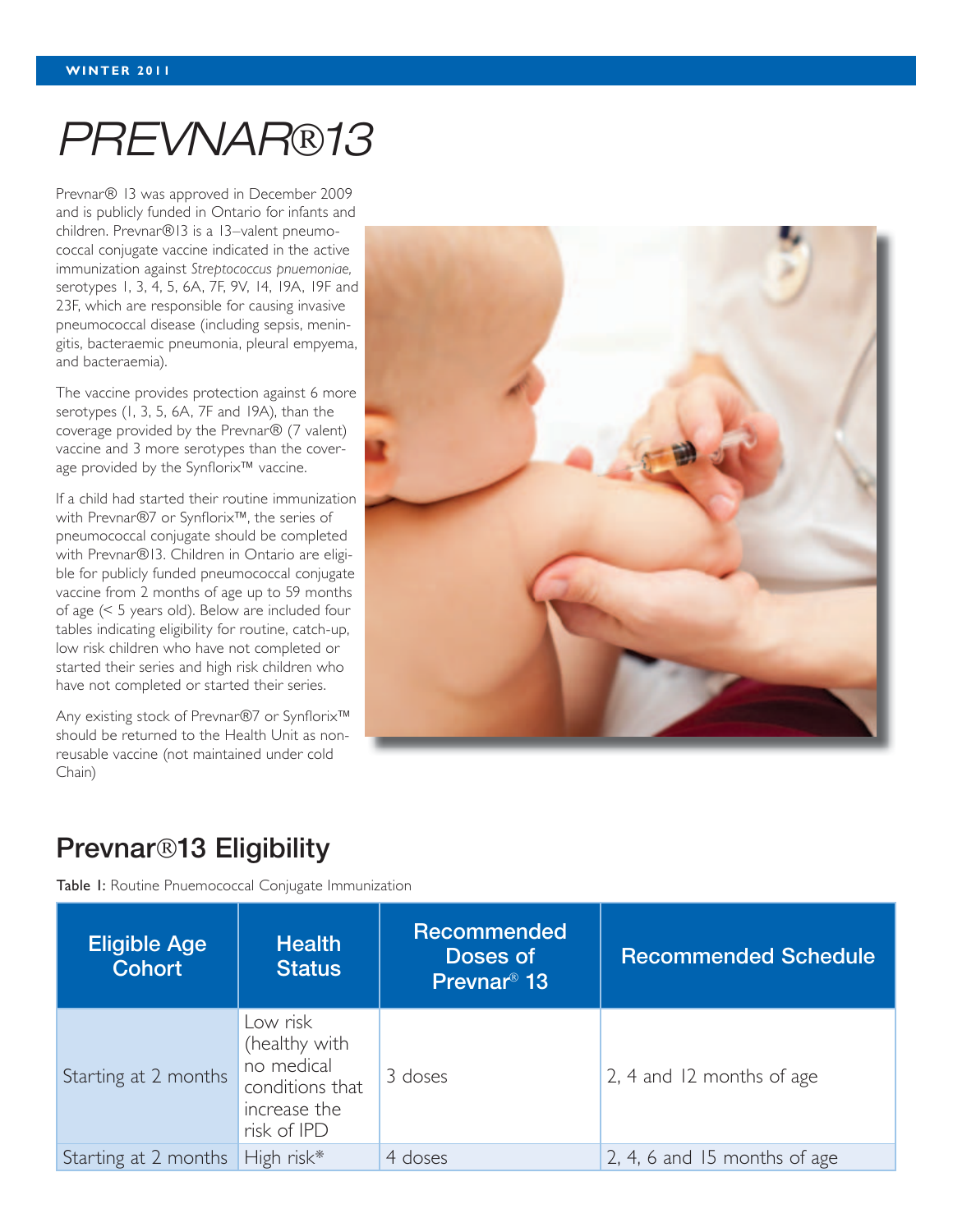#### Table 2: CATCH-UP Pneumococcal Conjugate Immunization

| <b>Eligible Age</b><br><b>Cohort</b>                                                        | <b>Health</b><br><b>Status</b> | <b>History of</b><br><b>Pneumococcal</b><br>Conjugate<br><b>Vaccine</b> | <b>Recommended</b><br>dose(s) of<br>Prevnar <sup>®</sup> 13 | <b>Recommended</b><br>schedule                                                  |
|---------------------------------------------------------------------------------------------|--------------------------------|-------------------------------------------------------------------------|-------------------------------------------------------------|---------------------------------------------------------------------------------|
| 2 months to<br>59 months $(5)$<br>years)                                                    | Low risk or<br>High risk*      | Any incomplete<br>series with pnue-C-7<br>and/or pneu-C-10              | I to 3 doses depend-<br>ing on age at first<br>dose         | See Table 3 and Table<br>4 for schedules                                        |
| 12 months to<br>59 months $(<5$<br>years)                                                   | High risk*                     | Completed series<br>with pneu-C-7 and/or<br>pneu-C-10                   | catch-up dose                                               | $\geq$ 8 weeks after the<br>last dose of pneu-<br>mococcal conjugate<br>vaccine |
| Eligible starting<br>January $2011 - 2$<br>years old or turn-<br>ing 2 years old in<br>2011 | Low risk                       | Completed series<br>with pneu-C-7 and/or<br>pneu-C-10                   | catch-up dose                                               | $\geq$ 8 weeks after<br>the last dose of<br>Pneumococcal conju-<br>gate vaccine |

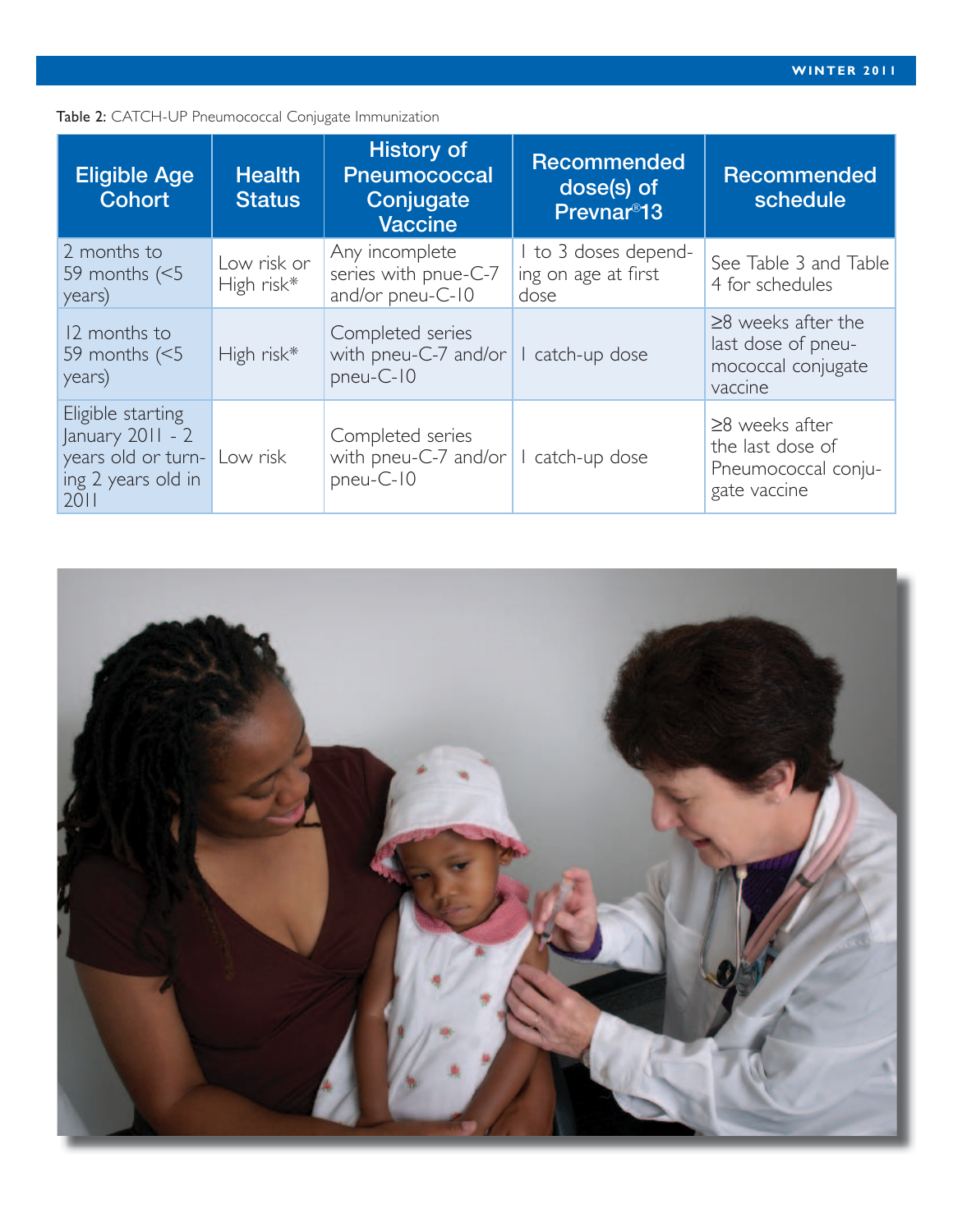## Prevnar®13 Schedules

Table 3: Prevnar®13 schedule for LOW RISK children who have not completed or have not started their series

| <b>Child's Current Age</b> | <b>Vaccination History of</b><br><b>Pneumococcal Conjugate</b><br><b>Vaccine</b>                                        | <b>Recommended Prevnar<sup>®</sup>13</b><br><b>Dose(s) Required to Complete</b><br><b>Series</b> |  |
|----------------------------|-------------------------------------------------------------------------------------------------------------------------|--------------------------------------------------------------------------------------------------|--|
|                            |                                                                                                                         | $Ist$ dose (now)                                                                                 |  |
|                            | 0 doses                                                                                                                 | $2nd$ dose, $\geq 8$ weeks after 1 <sup>st</sup> dose                                            |  |
|                            |                                                                                                                         | $3rd$ dose, $\geq 8$ weeks after $2nd$ dose and<br>$\geq$  2 months of age                       |  |
| 2 to 6 months              |                                                                                                                         | $2^{nd}$ dose, $\geq 8$ weeks after 1st dose                                                     |  |
|                            | $\vert$ dose ( $\vert$ <sup>st</sup> dose)                                                                              | $3^{rd}$ dose, $\geq 8$ weeks after $2^{nd}$ dose and $\geq$<br>12 months of age                 |  |
|                            | 2 age-appropriate doses<br>$(Ist$ and $2nd$ dose)                                                                       | $3rd$ dose, $\geq 8$ weeks after $2nd$ dose and<br>$\geq$  2 months of age                       |  |
|                            |                                                                                                                         | $Ist$ dose (now)                                                                                 |  |
|                            | 0 doses                                                                                                                 | $2nd$ dose, $\geq 8$ weeks after 1 <sup>st</sup> dose                                            |  |
|                            |                                                                                                                         | $3^{rd}$ dose, $\geq 8$ weeks after $2^{nd}$ dose and<br>$\geq$ 12 months of age                 |  |
| 7 to 11 months             |                                                                                                                         | $2nd$ dose, $\geq 8$ weeks after 1 <sup>st</sup> dose                                            |  |
|                            | $\vert$ dose ( $\vert$ <sup>st</sup> dose)                                                                              | $3rd$ dose, $\geq 8$ weeks after $2nd$ dose and<br>$\geq$  2 months of age                       |  |
|                            | 2 doses ( $I^{st}$ and $2^{nd}$ dose)                                                                                   | 3 <sup>rd</sup> dose, ≥8 weeks after 2 <sup>nd</sup> dose and<br>$\geq$ 12 months of age         |  |
|                            | 0 doses                                                                                                                 | $Ist$ dose (now)                                                                                 |  |
|                            |                                                                                                                         | $2nd$ dose, $\geq 8$ weeks after $1st$ dose                                                      |  |
|                            | I dose ( $I^{st}$ dose) at < 12 months<br>of age                                                                        | $2nd$ dose, $\geq 8$ weeks after 1 <sup>st</sup> dose                                            |  |
| 12 to 23 Months            |                                                                                                                         | $3rd$ dose, $\geq 8$ weeks after $2nd$ dose                                                      |  |
| $(< 2 \text{ years})$      | I dose (I <sup>st</sup> dose) at $\geq$ 12 months<br>of age                                                             | $2nd$ dose, $\geq 8$ weeks after 1 <sup>st</sup> dose                                            |  |
|                            | $\frac{1}{2}$ dose( $\frac{1}{3}$ dose) at < 12 months<br>of age $+$   dose ( $2nd$ dose) at<br>$\geq$ 12 months of age | $3rd$ dose, $\geq 8$ weeks after $2nd$ dose                                                      |  |
|                            | 2 or more doses at $\leq$ 12 months<br>of age                                                                           | I dose, ≥8 weeks after most recent dose                                                          |  |
| 24 to 59 months            | 0 doses                                                                                                                 | I dose, ≥8 weeks after most recent dose                                                          |  |
| $(5 \text{ years})$        | Any incomplete series                                                                                                   | (if applicable)                                                                                  |  |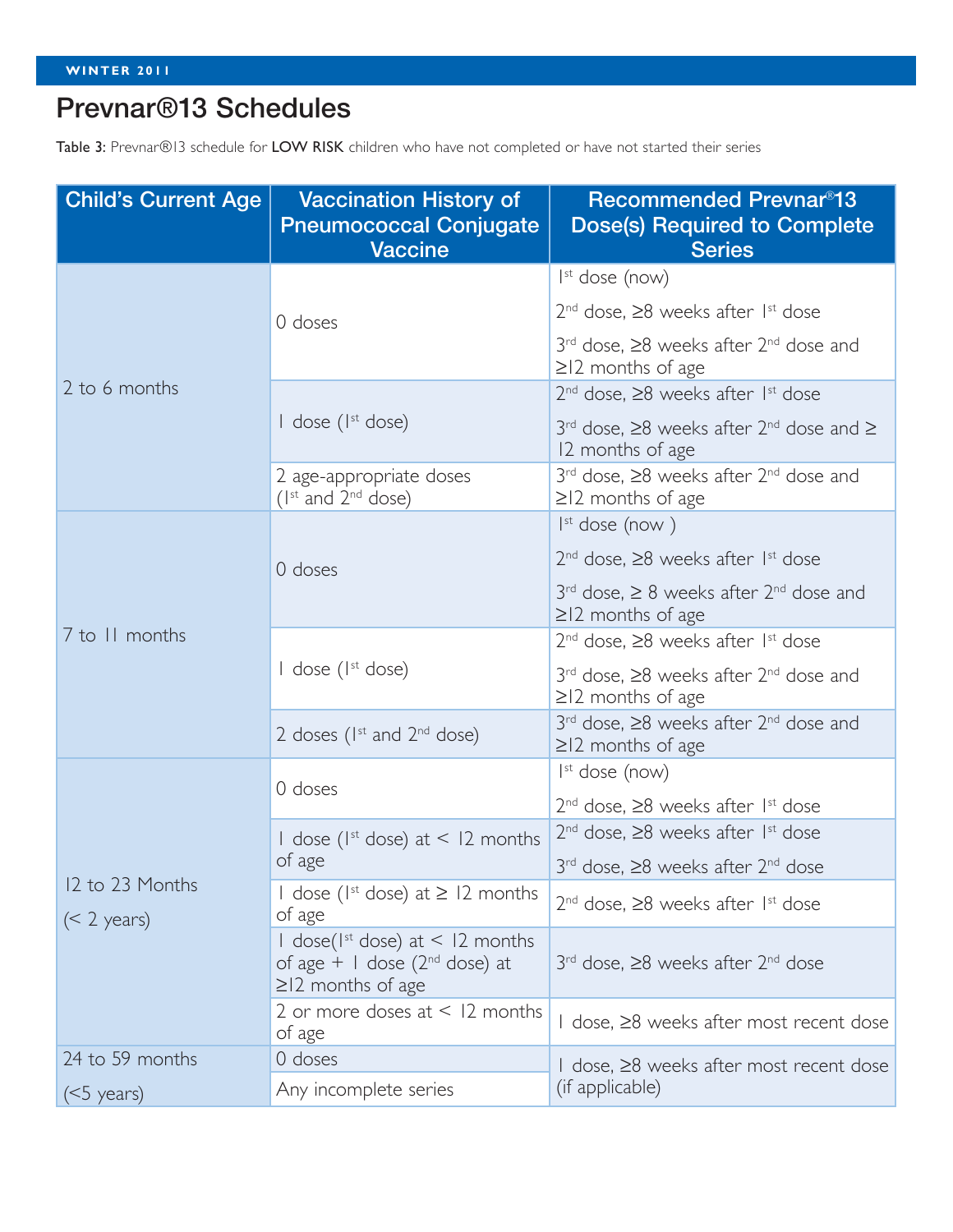Table 4: Prevnar®13 schedule for HIGH RISK\* children who have not completed or have not started their series

| Child's<br><b>Current Age</b> | <b>Vaccination History</b><br>of Pneumococcal<br><b>Conjugate Vaccine</b>                        | <b>Recommended Prevnar<sup>®</sup>13 Dose(s)</b><br><b>Required to Complete Series</b> |  |
|-------------------------------|--------------------------------------------------------------------------------------------------|----------------------------------------------------------------------------------------|--|
|                               |                                                                                                  | Ist dose (now)                                                                         |  |
|                               |                                                                                                  | 2nd dose, $\geq$ 8 weeks after 1st dose                                                |  |
|                               | 0 doses                                                                                          | 3rd dose, ≥8 weeks after 2nd dose                                                      |  |
|                               |                                                                                                  | 4th dose, $\geq$ 8 weeks after 3rd dose and $\geq$ 15<br>months of age                 |  |
| 2 to 6 months                 |                                                                                                  | 2nd dose, ≥8 weeks after 1st dose                                                      |  |
|                               | I dose (Ist dose)                                                                                | 3rd dose, $\geq$ 8 weeks after 2nd dose and $\geq$ 12<br>months of age                 |  |
|                               |                                                                                                  | 4th dose, $\geq$ 8 weeks after 3rd dose and $\geq$ 15<br>months of age                 |  |
|                               | 2 age-appropriate doses<br>(Ist and 2nd dose)                                                    | 3rd dose, ≥8 weeks after 2nd dose                                                      |  |
|                               |                                                                                                  | 4th dose, $\geq$ 8 weeks after 3rd dose and $\geq$ 15<br>months of age                 |  |
|                               | 0 doses                                                                                          | Ist dose (now)                                                                         |  |
|                               |                                                                                                  | 2nd dose, $\geq$ 8 weeks after 1st dose                                                |  |
|                               |                                                                                                  | 3rd dose, $\geq 8$ weeks after 2nd dose and $\geq 15$<br>months of age                 |  |
| 7 to 11 months                |                                                                                                  | 2nd dose, $\geq$ 8 weeks after 1st dose                                                |  |
|                               | I dose (Ist dose)                                                                                | 3rd dose, $\geq$ 8 weeks after 2nd dose and $\geq$ 15<br>months of age                 |  |
|                               | 2 doses (1st and 2nd dose)                                                                       | 3rd dose, $\geq$ 8 weeks after 2nd dose and $\geq$ 15<br>months of age                 |  |
|                               | 0 doses                                                                                          | Ist dose (now)                                                                         |  |
|                               |                                                                                                  | 2nd dose, $\geq$ 8 weeks after 1st dose                                                |  |
|                               | I dose (Ist dose) at $\leq$ 12                                                                   | 2nd dose, $\geq$ 8 weeks after 1st dose                                                |  |
| 12 to 23 Months               | months of age                                                                                    | 3rd dose, ≥8 weeks after 2nd dose                                                      |  |
| $(< 2 \text{ years})$         | I dose (Ist dose) at $\geq$ 12<br>months of age                                                  | 2nd dose, $\geq$ 8 weeks after 1st dose                                                |  |
|                               | I dose (Ist dose) at $<$ 12<br>months of age $+$ I dose (2nd<br>dose) at $\geq$ 12 months of age | 3rd dose, $\geq$ 8 weeks after 2nd dose                                                |  |
|                               | 2 or more doses at $<$ 12<br>months of age                                                       | I dose, ≥8 weeks after most recent dose                                                |  |
| 24 to 59 months               | 0 doses                                                                                          | $1$ dose, (now)                                                                        |  |
|                               | Any incomplete series                                                                            | 2nd dose, $\geq$ 8 weeks after 1st dose                                                |  |
| $(5 \text{ years})$           |                                                                                                  | I dose, ≥8 weeks after most recent dose                                                |  |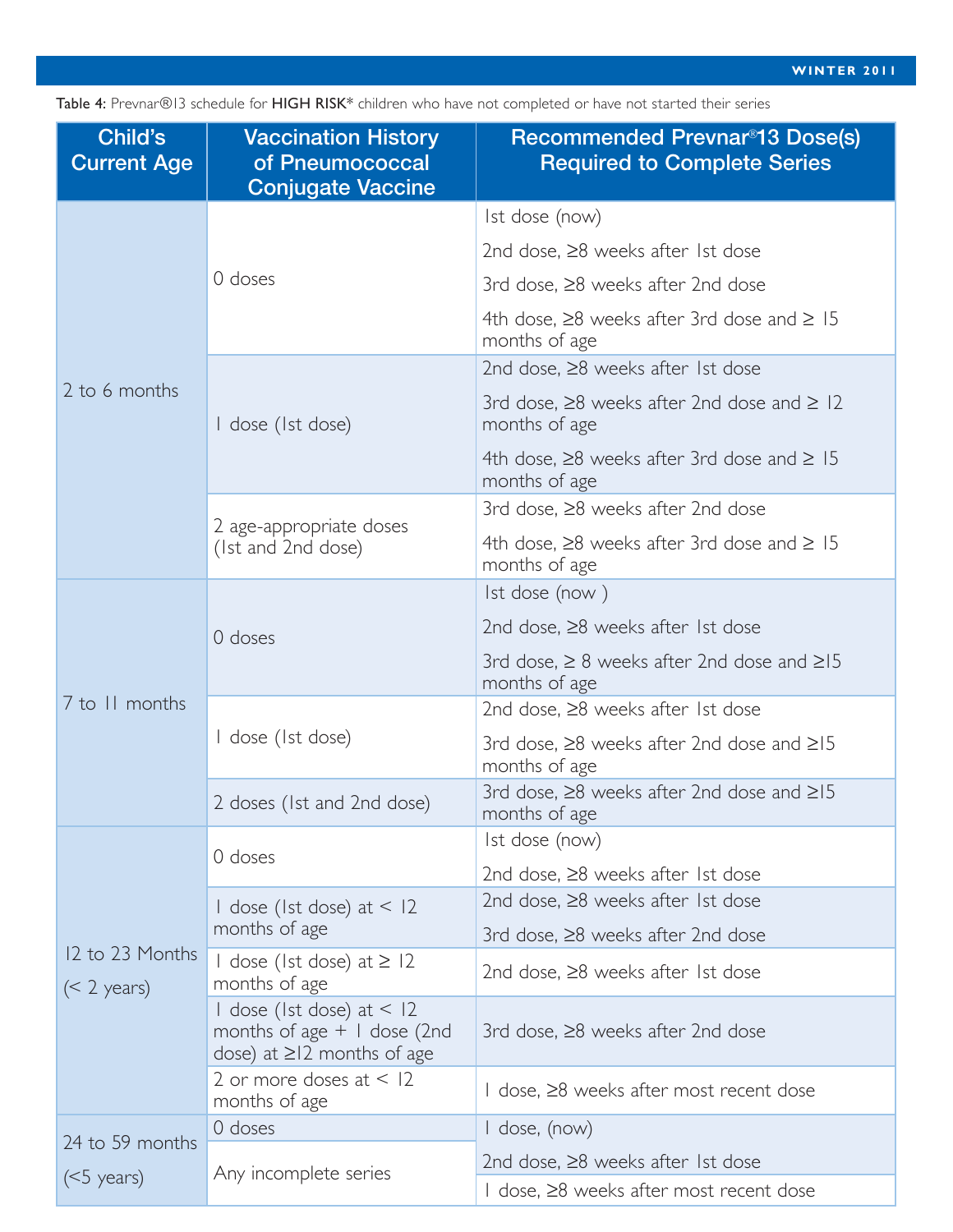- \* Medical conditions that increase an individual's risk for IPD:
	- Chronic respiratory disease (excluding asthma, except those treated with high-dose corticosteroid therapy)
	- Chronic cardiac disease conditions associated with
	- Cirrhosis (malignancies, long-term systemic corticosteroids
	- Chronic renal disease or nephrotic syndrome therapy)
	- **Diabetes mellitus**
	- Asplenia, splenic dysfunction, sickle-cell disease and other (pre/post implant) Sickle cell haemoglobinopathies
- **Chronic cerebrospinal fluid leak**
- Primary immune deficiency
- HIV infection and other immunosuppression and other immunosuppressive
- **Solid organ transplant recipients**
- Cochlear implant recipients

Note: Children 24 to 59 months of age and at high risk of IPD should also receive a dose of pneumococcal polysaccharide vaccine after the pneumococcal conjugate vaccine. Refer to the current Publicly Funded Immunization Schedule for Ontario at www.health.gov.on.ca/english/providers/program/immun/pdf/schedule.pdf

Reference: Ministry of Health and Long Term Care Prevnar®13 Eligibility, 2010

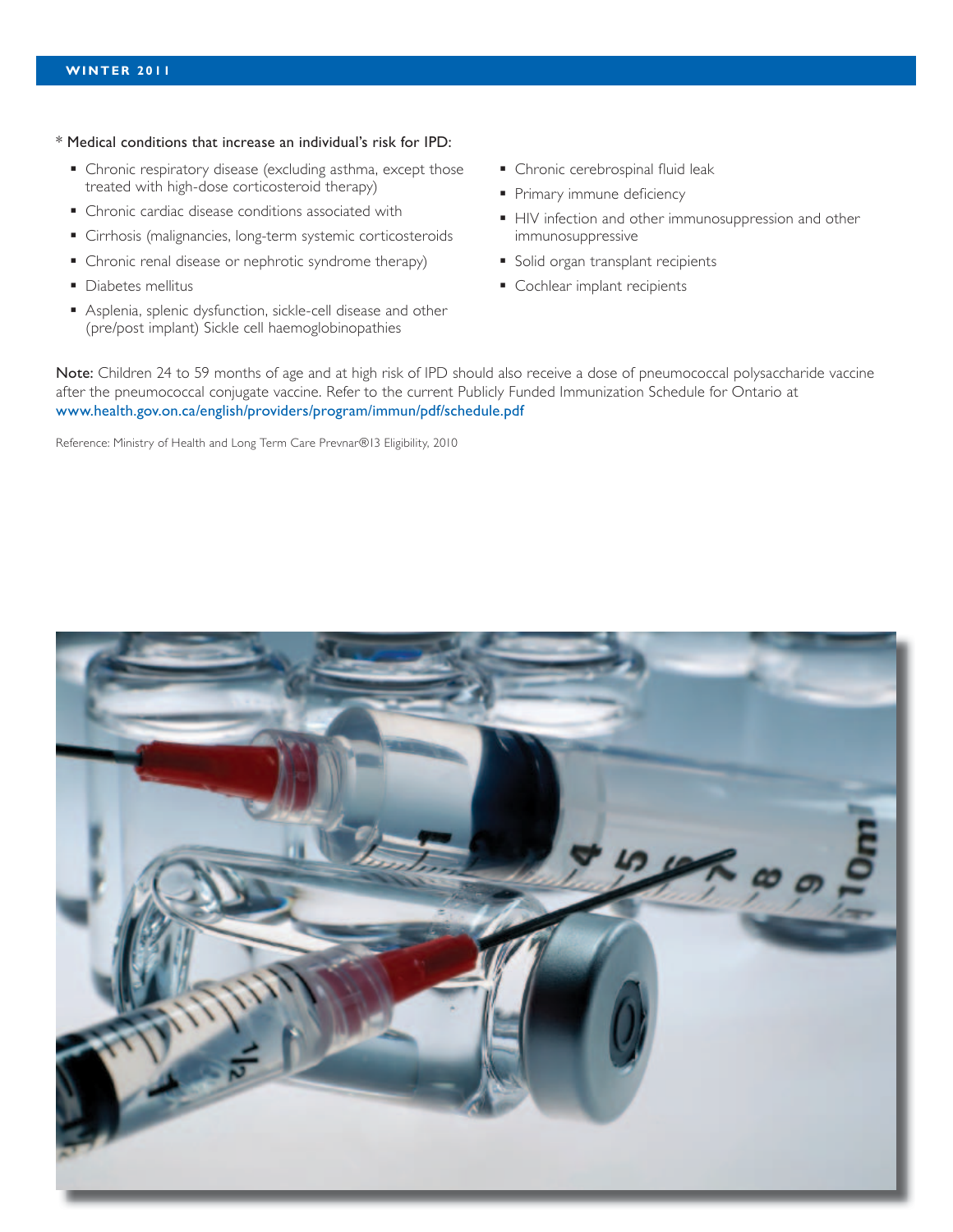# *Secondary School Immunization (Adacel) Clinics and Suspension Notices*

This is a "heads up" in anticipation of the added volume of calls the doctor's offices are likely to receive as a result of the health unit's upcoming enforcement of secondary school suspension for students who do not have up-to-date immunization status for tetanus, diphtheria and pertussis. The health unit plans to enforce the suspension process under the Immunization of School Pupils Act (ISPA), which requires children in school to complete the prescribed program of immunization in relation to each of the designated diseases (tetanus, diphtheria, polio, measles, mumps and rubella).

Notices and consents will be sent out to each of the 3,567 secondary school students who are eligible for the ten year booster, Adacel® (Tdap) vaccine. This includes the students that were not vaccinated during the 2009/10 school year due to the burden of the added flu clinics during H1N1. The calls the offices are likely to receive will be from students/parents wanting to verify receipt of the vaccine through you or wanting to have you administer it.

The health unit will be providing clinics in each of the ten area high schools during school hours on the following dates: February 24, 25, 28, March 1, 2, 3, 4, 7, 8, 9. Also, the week before and the week suspensions start, we will be offering additional catch up clinics at both the Caledonia and Simcoe health unit locations. These clinics will run concurrently on April 14, 15, 18 and 19.

For those students who do not have up-to-date status or have not provided an exemption affidavit, suspensions are slated to begin on April 18. As always, the focus of the health unit is not on suspensions, but rather to promote uptake of the vaccine to those at risk students. We appreciate your cooperation and partnership in this endeavour.

The health unit has an ample supply of the Adacel® vaccine if you need to order any.

*If you have any questions, please contact a member of the Vaccine Preventable Disease Team at 519-426-6170 or 905-318-6623.*

## Schedule of High School Adacel (dTap) Vaccine Clinics

| Holy Trinity Catholic High School | Thursday, February 24, 2011 |  |
|-----------------------------------|-----------------------------|--|
| Hagersville Secondary School      | Friday, February 25, 2011   |  |
| Simcoe Composite School           | Monday, February 28, 2011   |  |
| Cayuga Secondary School           | Tuesday, March I, 2011      |  |
| Valley Heights Secondary School   | Wednesday, March 2, 2011    |  |
| McKinnon Park Secondary School    | Thursday, March 3, 2011     |  |
| Waterford District High School    | Friday, March 4, 2011       |  |
| Port Dover Composite School       | Monday, March 7, 2011       |  |
| Dunnville Secondary School        | Tuesday, March 8, 2011      |  |
| Delhi District Secondary School   | Wednesday, March 9, 2011    |  |